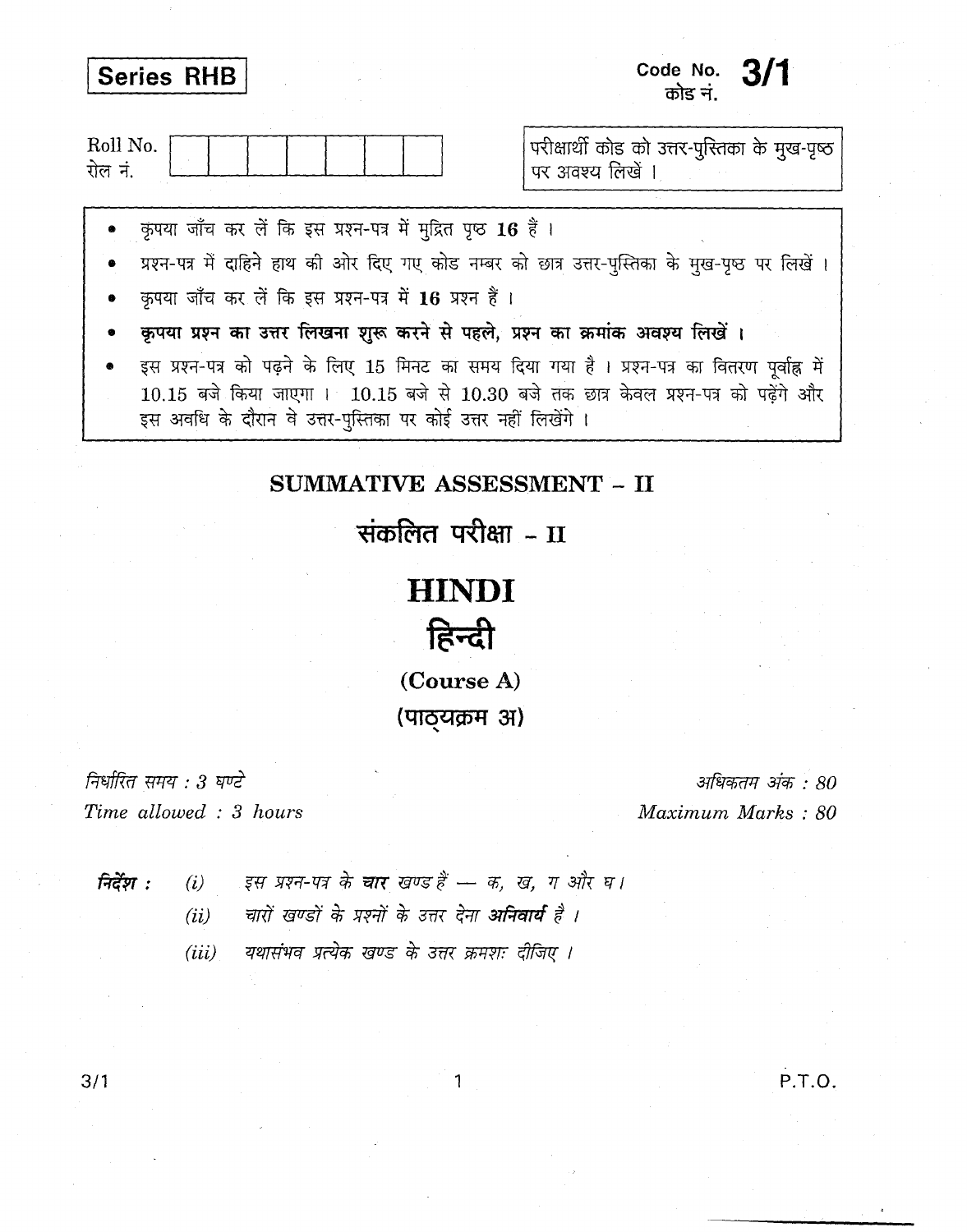निम्नलिखित गद्यांश को ध्यानपूर्वक पढ़कर पूछे गए प्रश्नों के लिए सही उत्तर वाले विकल्प चुनकर 1. लिखिए $:$  $1 \times 5 = 5$ 

राष्ट्रीय एकता का अर्थ यह है कि देश के सभी नागरिक, चाहे वे किसी भी संप्रदाय, जाति, धर्म, भाषा अथवा क्षेत्र से सम्बन्धित हों, इन सब सीमाओं से ऊपर उठकर इस समूचे देश के प्रति वफ़ादार और आत्मीयतापूर्ण हों । इसके लिए यदि उनको अपने निजी स्वार्थ अथवा समह के स्वार्थ का भी त्याग करना पड़े तो उसके लिए उन्हें तैयार रहना चाहिए । और उनके लिए देश का हित सर्वोपरि होना चाहिए । किन्त कभी-कभी तो लगता है कि देश की स्वतंत्रता के बाद हम राष्ट्रीय एकता से विमुख होकर राष्ट्रीय विघटन की ओर अग्रसर हो रहे हैं । स्वतंत्रता के पहले गांधीजी के नेतृत्व में पूरा देश एक होकर अंग्रेजी साम्राज्य के विरुद्ध लड़ा था । परन्तु उसके बाद पुनः हम धर्म, भाषा, क्षेत्रीयता के नाम से आपसी झगड़ों में उलझ गए हैं । कई बार ऐसा लगता है कि हमारे देश में असमिया, बंगाली, पंजाबी, मराठा, मद्रासी इत्यादि तो हैं, पर भारतीय बिरले ही हैं । हमारा देश प्राचीन काल से ही विभिन्न धर्मों, संप्रदायों, विचारधाराओं तथा परंपराओं का समन्वय-स्थल रहा है परन्त आधनिक काल में जब से विभिन्न धर्मों और संप्रदायों में अलगाव होने लगा, पारस्परिक द्वेष, घृणा और संघर्ष बढ़ने लगा, तभी राष्ट्र प्रत्येक दृष्टि से कमज़ोर होने लगा । राजनीतिक दल इस पारस्परिक तनाव का लाभ उठाकर राजनीतिक स्वार्थ परा करने लगे। इसीलिए नेहरू जी ने कहा था, "मैं सांप्रदायिकता को देश का सबसे बड़ा शत्रु मानता हूँ ।"

- राष्टीय एकता का अर्थ है  $(i)$ 
	- परस्पर विरोधी जातियों का एक होना  $($ क)
	- विभिन्न भाषा-भाषियों में एक-दूसरे की भाषा के प्रति लगाव होना  $(\overline{q})$
	- एक-दूसरे के धार्मिक स्थलों के प्रति श्रद्धा-भाव होना  $(T)$
	- सभी भेदभावों को भूलकर देश में एकता बनाए रखना  $(\nabla)$
- 'देश का हित सर्वोपरि होना चाहिए' –– कथन का तात्पर्य है  $(ii)$ 
	- अपना काम छोडकर केवल देश-सेवा  $($ क)
	- देश के लिए अपनी प्रिय वस्तू का बलिदान (ख)
	- देश के लिए जातिगत स्वार्थों का त्याग  $(T)$
	- स्वार्थ त्याग कर देश के हित की चिंता (घ़)

 $3/1$ 

 $\overline{2}$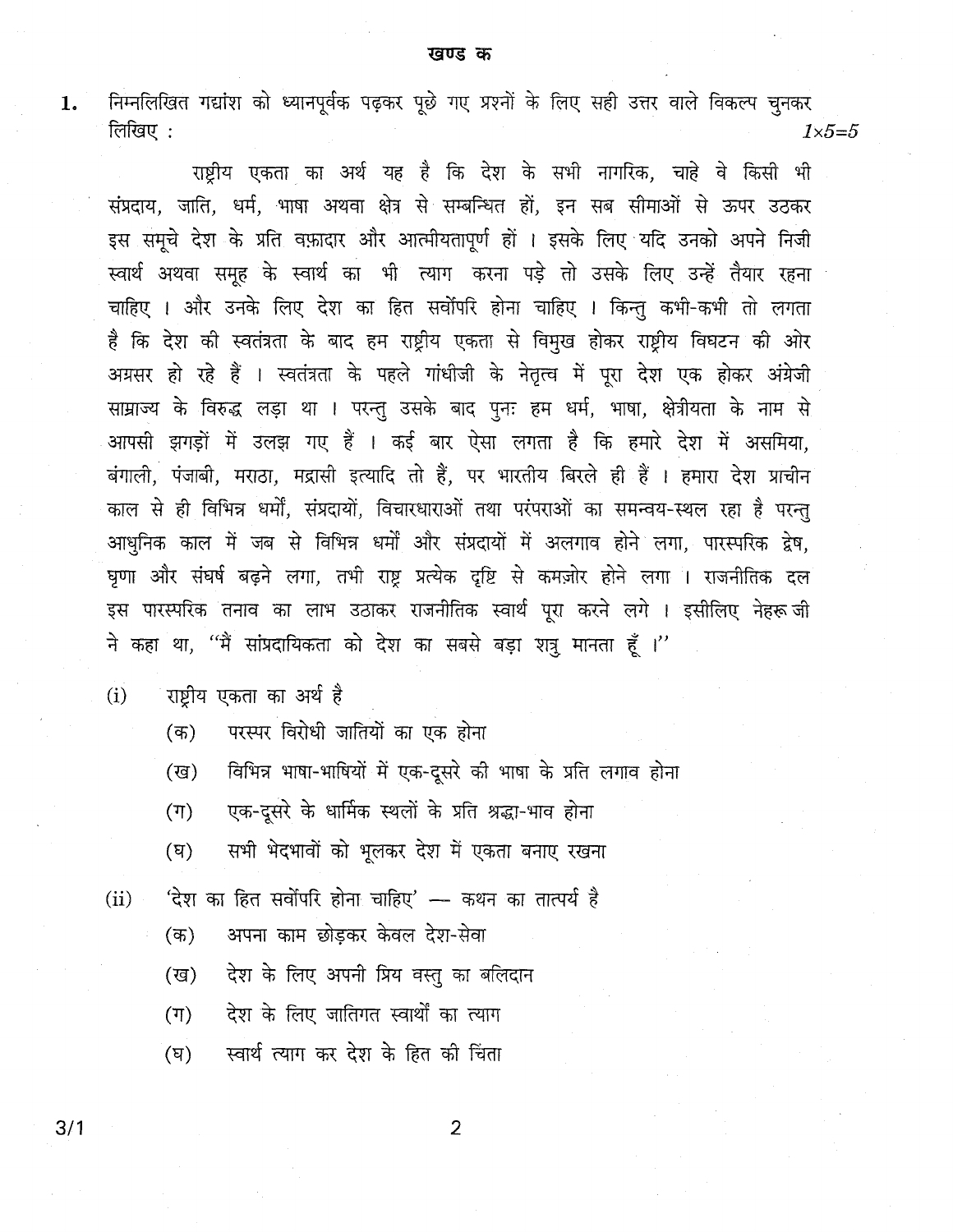(iii) लेखक को क्यों लगता है कि हम राष्ट्रीय विघटन की ओर बढ़ रहे हैं ?

(क) नागरिकों के आपस में झगड़ने के कारण

(ख) नस्वार्थ के लिए देश के हित का त्याग करने के कारण

(ग) ज्यर्म, भाषा और क्षेत्रीयता की भावना के कारण

(घ) परस्पर ऊँच-नीच के भाव के कारण

(iv) लेखक के अनुसार राष्ट्र कमज़ोर क्यों हो रहा है ?

(क) क्षेत्रीयता के पनपने के कारण

- (ख) वर्म के नाम पर आपसी झगड़ों के कारण
- (ग) राजनीतिक दलों की स्वार्थी प्रवृत्ति के कारण
- (घ) सांप्रदायिक अलगाव, द्वेष और घृणा के कारण
- $(v)$  नद्यांश का उपयुक्त शीर्षक हो सकता है
	- (क) राष्ट्रीय एकता
	- (ख) धर्म और संप्रदाय
	- (ग) सांप्रदायिकता
	- (घ) राष्ट्रीय विचारधारा

**2.** निम्नलिखित गद्यांश को ध्यानपूर्वक पढ़कर पूछे गए प्रश्नों के सही उत्तर वाले विकल्प चुनकर<br>[*1*  $\frac{1}{\text{val}}$  :  $\frac{1}{\text{val}}$  :  $\frac{1}{\text{val}}$  :  $\frac{1}{\text{val}}$  :  $\frac{1}{\text{val}}$  :  $\frac{1}{\text{val}}$  :  $\frac{1}{\text{val}}$  :  $\frac{1}{\text{val}}$  :  $\frac{1}{\text{val}}$  :  $\frac{1}{\text{val}}$  :  $\frac{1}{\text{val}}$  :  $\frac{1}{\text{val}}$  :  $\frac{1}{\text{val}}$  :  $\frac{1}{\text{val}}$  :  $\frac{1}{\text{val}}$ 

हमारे देश में जातिवाद सबसे जटिल समस्या है । यह समस्या स्वस्थ राष्ट्रीयता के पनपने में बहुत बड़ा बाधक तत्त्व है । कहना कठिन है कि जाति-प्रथा देश में कब जन्मी । इतिहासकार यह मानते हैं कि जब आर्य भारतवर्ष में आए उस समय उनका सम्मिलन यहाँ के देशवासियों से हुआ । इस तरह प्रारंभ में दो ही सांस्कृतिक समूह थे - आर्य और अनार्य । यह भेद जाति का और संस्क्रति का था । जो केवल आर्यों और अनार्यों तक ही सीमित नहीं रहा अपित् धीरे-धीरे आर्यों में भी भेद होने लगा और चार जातियों का प्रादुर्भाव हुआ । यह जाति-व्यवस्था व्यवसाय पर आधारित थी, न कि जन्म पर । कालांतर में जाति-प्रथा जन्म और वंश से सम्बन्धित हो गई । हमारे संविधान के निर्माता यह जानते थे कि जाति-प्रथा और लोकतंत्र एक साथ नहीं रह सकते हैं । उन्होंने संविधान में इस तरह के नियम बनाए जिनके द्वारा किसी भी नागरिक के विरुद्ध जाति के आधार पर भेद-भाव या पक्षपात न हो सके । यह स्थिति दुखद है कि जातिवाद के अनुसार सभी जातियों के व्यवसाय पूर्व निर्धारित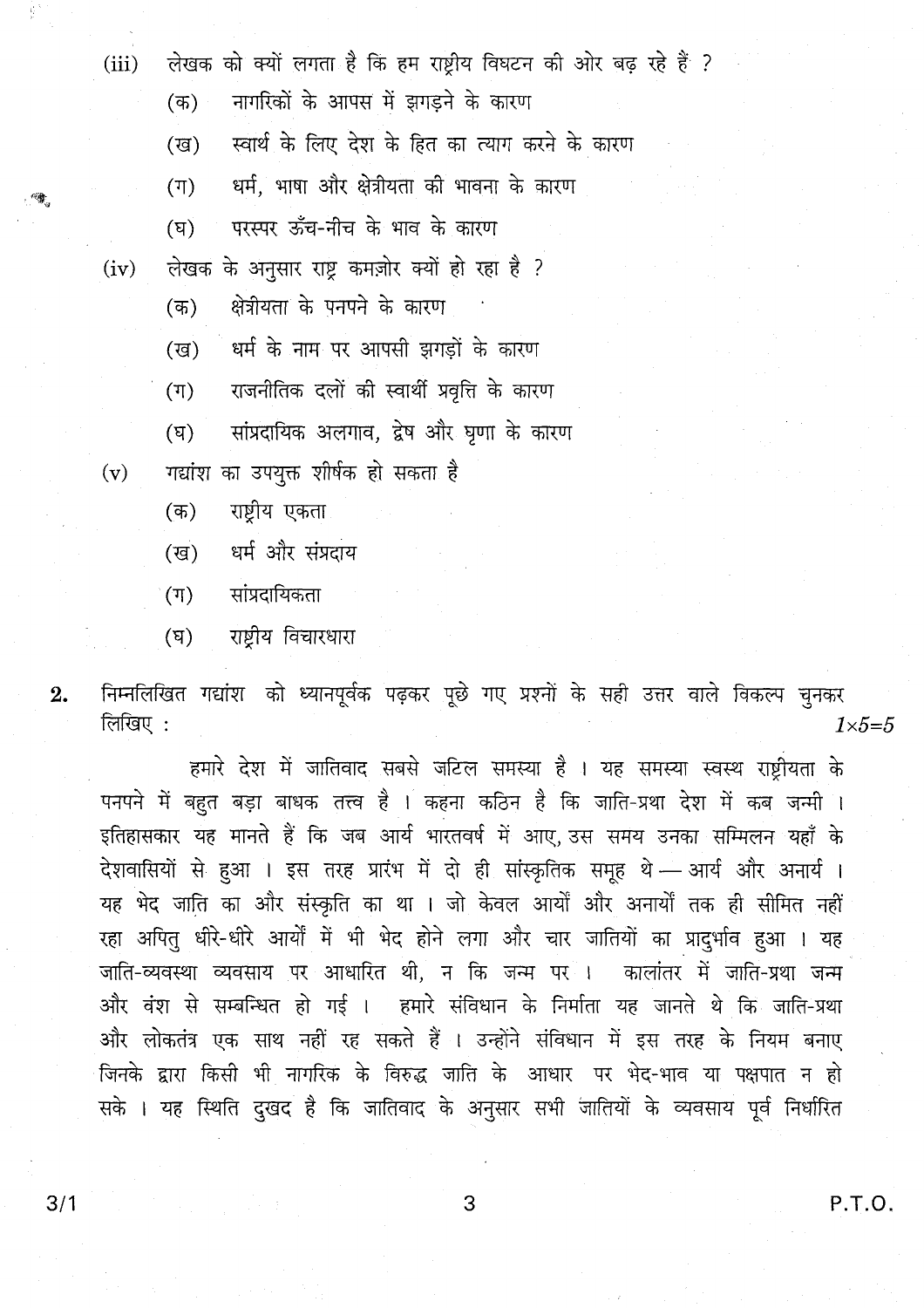होते हैं। इस प्रकार की व्यवस्था सामाजिक न्याय के विपरीत है । जो भी राष्ट का हित चाहते हैं. वे जातिवाद का डटकर मकाबला करें और उसके उन्मलन में सहयोग दें ।

- भारत में जाति-प्रथा का उदभव कब से माना जाता है ?  $(i)$ 
	- भारत के मुलनिवासियों के उद्भव से  $($ क)
	- भारत में आयों के आगमन से पूर्व (ख)
	- भारत के मलनिवासियों पर आर्यों की विजय के बाद  $(T)$
	- भारत में बसे आयों में भिन्नता पैदा होने के बाद  $(\overline{q})$
- जाति-व्यवस्था का परिणाम नहीं है  $(ii)$ 
	- स्पृश्यता-अस्पृश्यता का भाव  $(\overline{a})$
	- ऊँच-नीच का भेट-भाव (ख)
	- पिछड़े वर्ग के व्यक्ति की योग्यता को नकारना  $(\pi)$
	- जातिगत पक्षपात न होने देना  $(\nabla)$
- जाति-प्रथा का उन्मूलन क्यों आवश्यक है ?  $(iii)$ 
	- सामाजिक भेदभाव की समाप्ति के लिए  $($ क)
	- योग्यता के आधार पर व्यवसाय पाने के लिए (ख)
	- आर्थिक विषमता को मिटाने के लिए  $(\pi)$
	- राष्टवाद को जन्म देने के लिए  $(\nabla)$
- अनुच्छेद का उपयुक्त शीर्षक होगा  $(iv)$ 
	- भारत में जाति-प्रथा  $($ क)
	- आर्य-अनार्य संस्कृति (ख)
	- जातिवाद की समस्या  $(\Pi)$
	- सामाजिक भेद-भाव  $(\nabla)$
- 'समस्या' शब्द की व्याकरणिक कोटि है  $(v)$ 
	- व्यक्तिवाचक संज्ञा  $(\overline{\sigma})$
	- जातिवाचक संज्ञा  $(\overline{g})$
	- $(\Pi)$ भाववाचक संज्ञा
	- $(\overline{\mathbf{F}})$ द्रव्यवाचक संज्ञा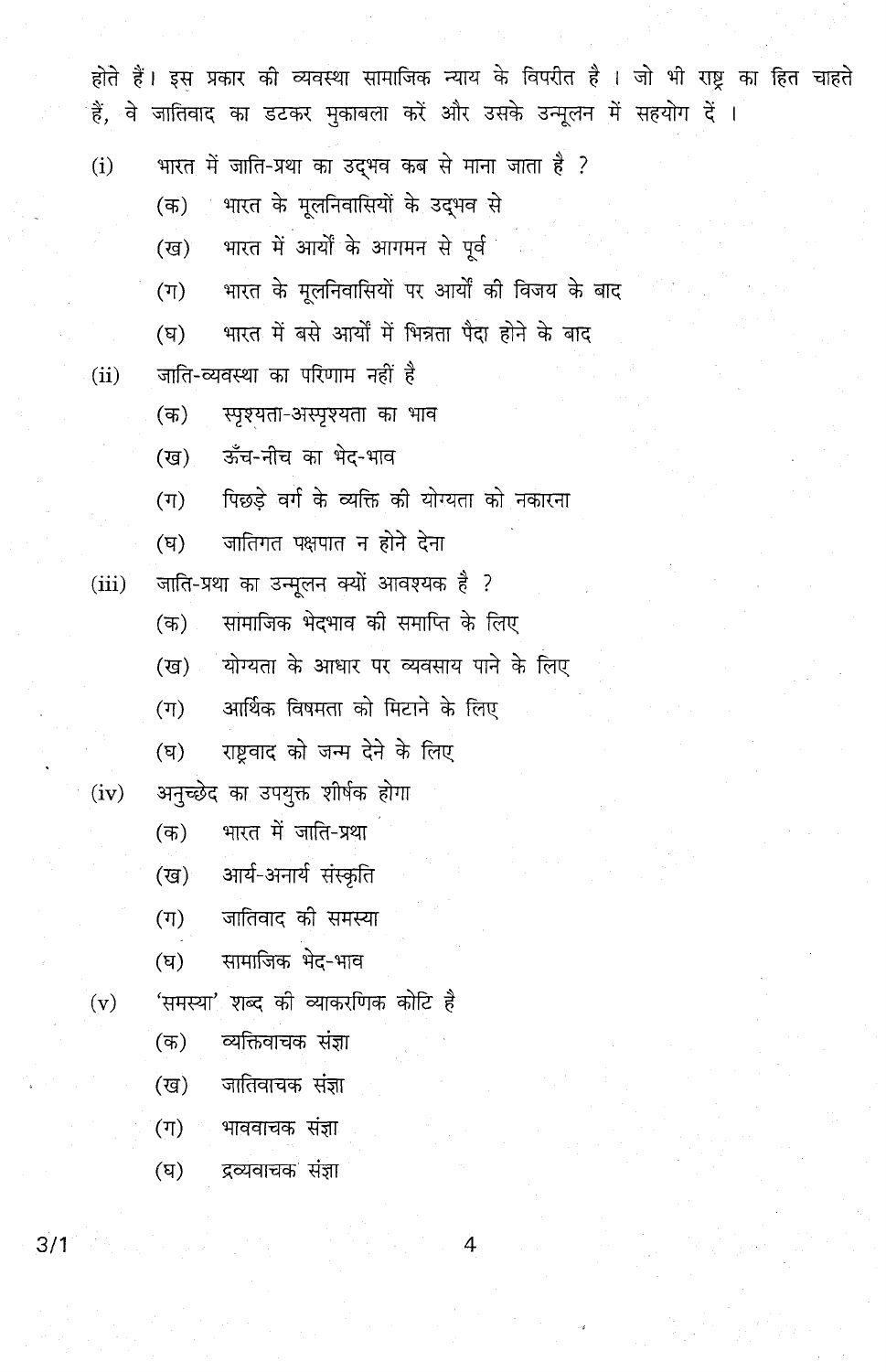निम्नलिखित काव्यांश को ध्यानपूर्वक पढ़कर पूछे गए प्रश्नों के लिए सही विकल्प चुनकर 3.  $1\times 5=5$ लिखिए:

> जिस धरती को तुमने सींचा अपने ख़ून-पसीने से, हार गई दुश्मन की गोली वज्र तुम्हारे सीनों से जब-जब उठी तुम्हारी बाँहें, होता वश में काल है । जिस धरती के लिए सदा तुमने सब कुछ क़ुर्बान किया शूली पर चढ़-चढ़ हँस-हँसकर कालकूट का पान किया जब-जब तुमने क़दम बढ़ाया, हुई दिशाएँ लाल हैं। उस धरती को टुकड़े-टुकड़े करना चाह रहे दुश्मन बड़े ग़ौर से अजब तुम्हारी चुप्पी थाह रहे दुश्मन जाति-पाँति वर्गों-फ़िरकों के, वह फैलाता जाल है। कुछ देशों की लोलुप नज़रें लगी तुम्हारी ओर हैं, कछ अपने ही जयचंदों के मन में बैठा चोर है। सावधान कर दो उसको जो पहने कपटी खाल है।

'धरती को ख़ून-पसीने से सींचने' का अभिप्राय है  $(i)$ 

> देश के खेतों को जल से सींचना  $(5)$

देश के लिए कठिन से कठिन परिश्रम करना  $(\overline{g})$ 

देश की सुरक्षा के लिए रात-दिन सावधान रहना  $(T)$ 

5

देश की रक्षा-हेतु शत्रु पर गोलियाँ चलाना  $(\overline{v})$ 

P.T.O.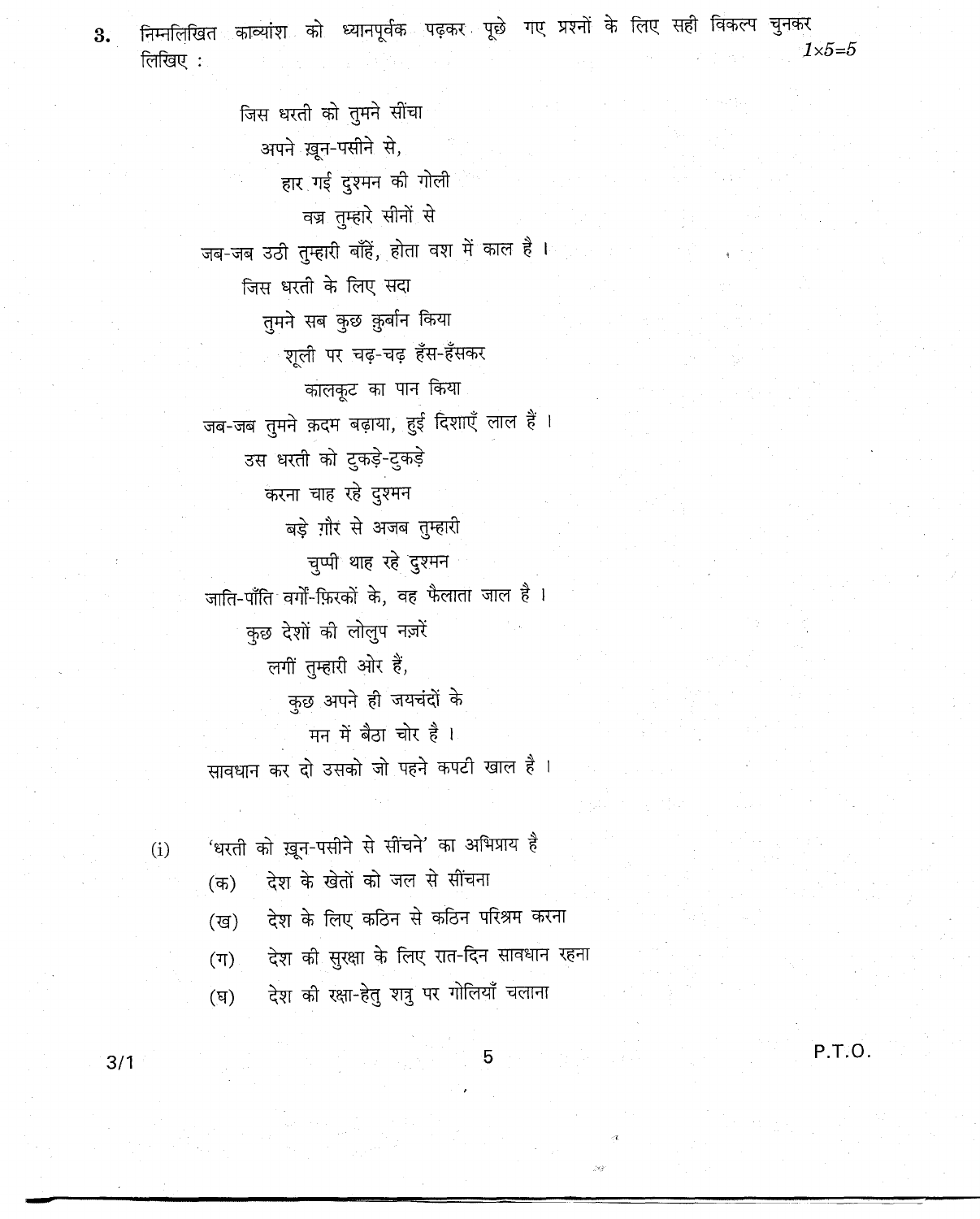काल वश में हो सकता है जब  $(ii)$ दश्मन गोलियाँ न चलाए  $($ क)

> हम रक्षा के लिए बाँहें उठाएँ (ख)

हम हँस-हँसकर कुर्बानी दें  $(\mathbb{T})$ 

जाति-पाँति का भेद न रहे  $(\overline{B})$ 

'जाति-पाँति' में अलंकार है  $(iii)$ 

- $($ क) यमक
- श्लेष  $(\overline{u})$
- अनुप्रास  $(\Pi)$
- $(\nabla)$ उपमा

'हुई दिशाएँ लाल हैं' — का तात्पर्य है  $(iv)$ 

- देश के कोने-कोने में क्रांति होना  $($ क)
- अन्याय का विरोध होना (ख)
- रूढ़िवाद की समाप्ति होना  $(\Pi)$
- जन-जागृति फैलाना  $(\overline{\mathrm{g}})$

'सावधान कर दो उसको जो पहने कपटी खाल है' पंक्ति में 'कपटी खाल पहने' किसे  $(v)$ कहा गया है ?

- जो बेईमान है  $($ क)
- जो देशप्रेम का दिखावा करता है (ख)
- जो विश्वासघाती है  $(\Pi)$
- जो अपनी कायरता को छिपाता है  $(\mathbb{F})$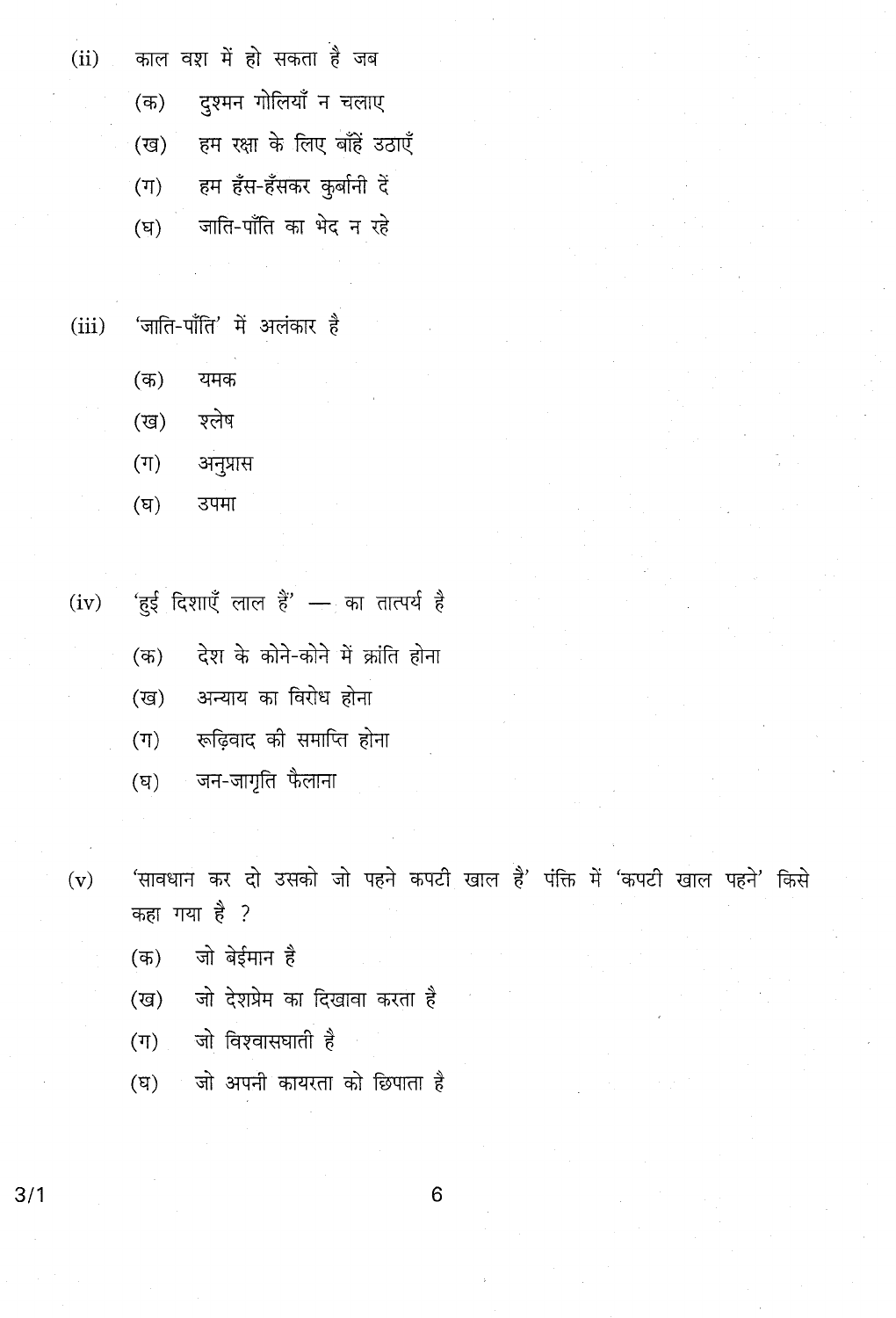निम्नलिखित काव्यांश को ध्यानपूर्वक पढ़कर उस पर पूछे गए प्रश्नों के सही उत्तर वाला विकल्प  $\overline{4}$ .  $1\times5=5$ चुनकर लिखिए:

> जो नहीं हो सके पूर्ण-काम मैं उनको करता हूँ प्रणाम । जो छोटी-सी नैया लेकर उतरे करने को उदधि पार मन की मन में ही रही, स्वयं हो गए उसी में निराकार !  $-$  उनको प्रणाम !

जो उच्च शिखर की ओर बढ़े रह-रह नव-नव उत्साह भरे; पर कुछ ने ले ली हिम-समाधि, कुछ असफल ही नीचे उतरे !

 $-$  उनको प्रणाम ! कृत-कृत्य नहीं जो हो पाए; प्रत्युत फाँसी पर गए झूल कुछ ही दिन बीते हैं, फिर भी यह दुनिया जिनको गई भूल !

- उनको प्रणाम ! थी उग्र साधना, पर जिनका जीवन-नाटक दुःखान्त हुआ; था जन्मकाल में सिंह लग्न पर कुसमय ही देहांत हुआ !

- उनको प्रणाम !

 $(i)$  कवि उन्हें प्रणाम कर रहा है जो

(क) काम में असफल हो गए हैं

(घ) जीवन-भर दुखी रहे हैं

3/1

P.T.D.

7

(ख) असफलता की चिंता किए बिना लक्ष्य की ओर बढ़ रहे हैं

 $(\pi)$  सीमित साधनों के कारण पीछे हट गए हैं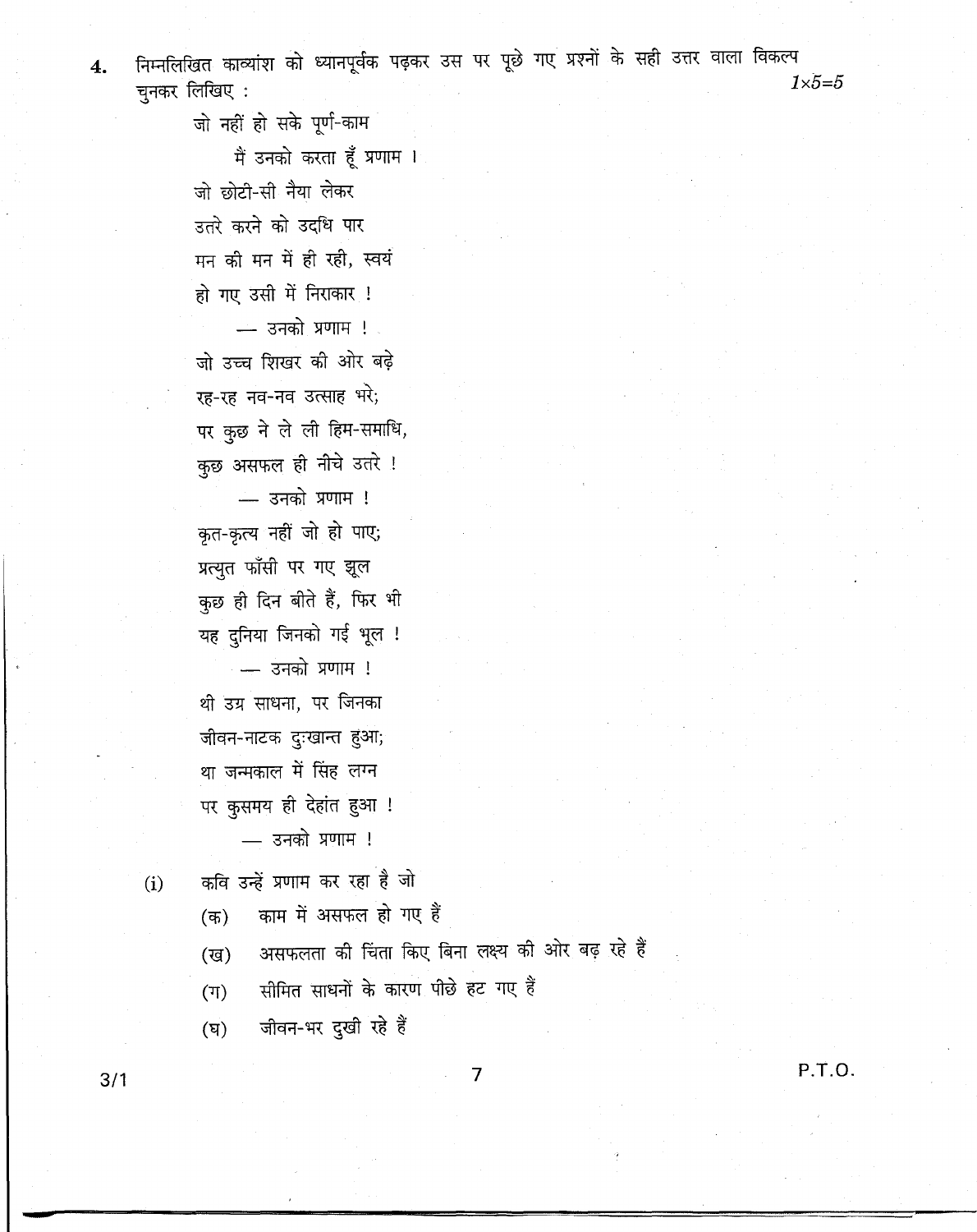- $(ii)$
- 'जो उच्च शिखर की ओर बढ़े' में 'उच्च शिखर' प्रतीक है
	- पहाड की ऊँची चोटी  $($ क)
	- बहुत प्रिय वस्तु (ख)
	- जीवन में ऊँचा लक्ष्य  $(T)$
	- ऊँचा पद पा जाना  $(\overline{B})$
- 'प्रत्युत फाँसी पर गए झूल' पंक्ति में किनकी ओर संकेत है ?  $(iii)$ 
	- जो असामाजिक तत्त्व हैं  $($ क)
	- जो देश से गद्दारी कर रहे हैं (ख)
	- जिनके बलिदान को लोगों ने भूला दिया है  $(\Pi)$
	- जिनके कामों को लोग भूल जाना चाहते हैं  $(\nabla)$
- 'जीवन-नाटक दुःखांत होना' का भाव है  $(iv)$ 
	- दुख-भरा जीवन  $($ क)
	- असमय निधन (ख)
	- दुखांत नाटक  $(T)$
	- $(\overline{v})$ असफल जीवन
- 'जीवन-नाटक' में अलंकार है  $(v)$ 
	- $($ क) उपमा
	- श्लेष (ख)
	- उत्प्रेक्षा  $(T)$
	- $(\overline{F})$ रूपक

#### खण्ड ख

 $\boldsymbol{\mathit{1}}$ 

1

- 5.  $(i)$
- $($ क) सरल वाक्य
- संयुक्त वाक्य  $(\overline{g})$
- $(T)$ मिश्र वाक्य
- $(\nabla)$ जटिल वाक्य

निम्नलिखित वाक्यों में से मिश्र वाक्य छाँटिए:  $(ii)$ 

- मुख्य अतिथि आने वाले थे किन्तु नहीं आए।  $($ क)
- मैं महँगी कमीज़ नहीं खरीदूँगा । (ख)
- जो ईमानदार है, वही इस सम्मान का अधिकारी है।  $(T)$

जहाँ दो स्वतंत्र वाक्य समुच्चयबोधक द्वारा जुड़े हों, उसे कहते हैं

वह विदेश गया और मेरे लिए उपहार लाया ।  $(\overline{v})$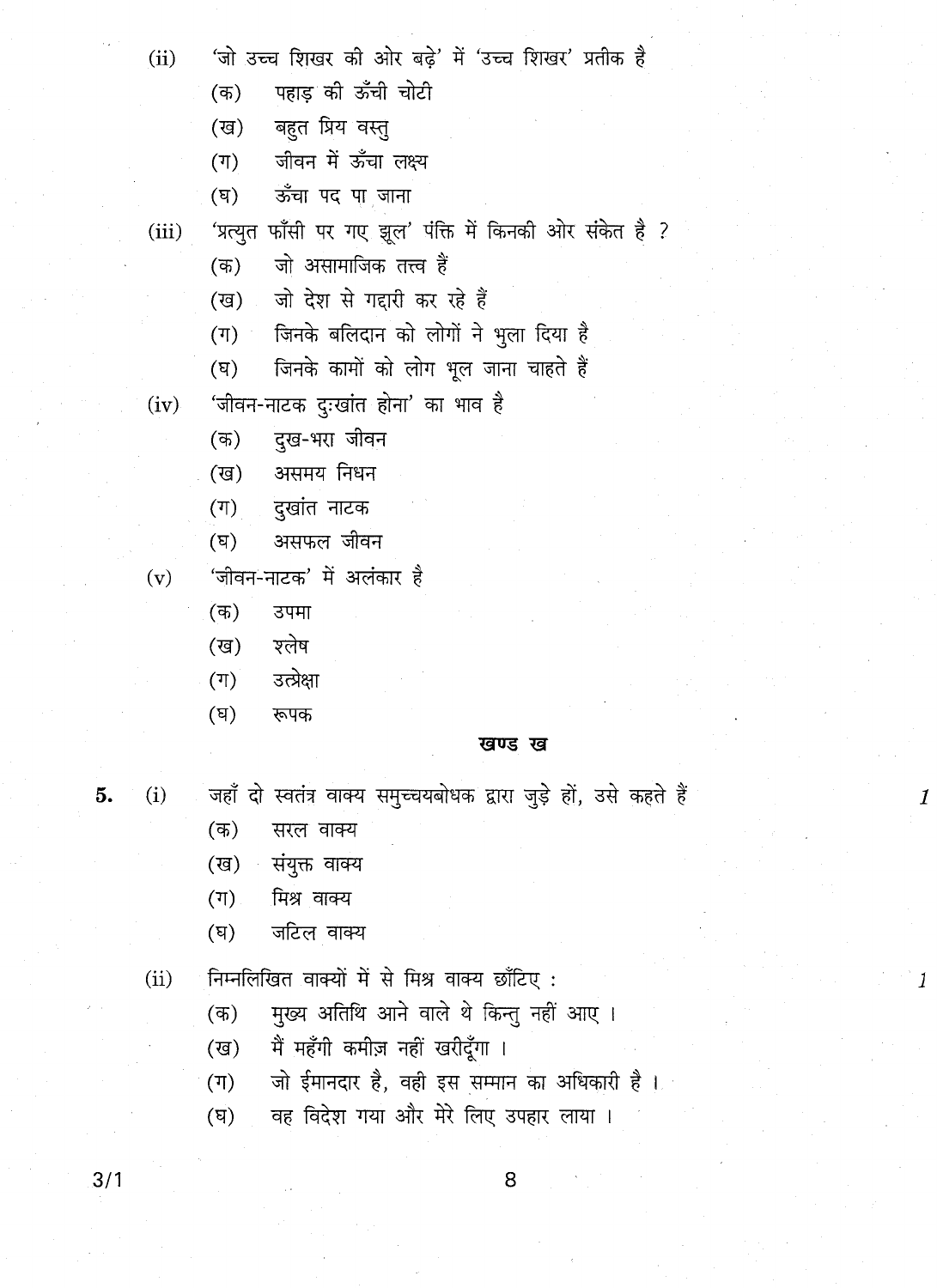- निम्नलिखित वाक्यों में से संयुक्त वाक्य का चयन कीजिए:  $(iii)$ 
	- $(\overline{a})$ मैंने उसे नियमित पढ़ने के लिए कहा था लेकिन उसने अनसुनी कर दी।
	- तम्हारे विचार ऐसे हैं जो उनको मान्य नहीं हैं।  $(\overline{\mathsf{g}})$
	- उस युग में विलासिता का साम्राज्य था।  $(\Pi)$
	- वहाँ एक व्यक्ति रहता है जिसके पास अपार संपत्ति है।  $(\nabla)$
- जिस वाक्य में एक ही उद्देश्य और एक ही विधेय होता है, उसको कहते हैं  $(iv)$ 
	- मिश्र वाक्य  $($ क)
	- संयुक्त वाक्य  $(\overline{g})$
	- $(\pi)$ सरल वाक्य
	- $(\nabla)$ जटिल वाक्य
- निम्नलिखित वाक्यों में रेखांकित शब्दों के पद-परिचय के लिए दिए गए विकल्पों में सही विकल्प का 6. चुनाव कीजिए :  $1 \times 4 = 4$ 
	- वह बीहड़ जंगल में भटक गया ।  $(i)$ 
		- विशेषण, परिमाणवाचक, पुल्लिंग, एकवचन  $($ क)
		- विशेषण, संख्यावाचक, पुल्लिंग, एकवचन  $(\overline{g})$
		- विशेषण, सार्वनामिक, पुल्लिंग, एकवचन  $(T)$
		- $(\overline{v})$ विशेषण, गुणवाचक, पुल्लिंग, एकवचन
	- मैं सवेरे उठता हूँ ।  $(ii)$ 
		- सकर्मक क्रिया, पुल्लिंग, एकवचन, उत्तम पुरुष  $($ क)
		- अकर्मक क्रिया, पुल्लिग, एकवचन, उत्तम पुरुष (ख)
		- प्रेरणार्थक क्रिया, पुल्लिंग, एकवचन, प्रथम पुरुष  $(\Pi)$
		- नामधातु, पुल्लिंग, एकवचन, उत्तम पुरुष  $(\nabla)$
	- मैं प्रतिदिन घूमने जाता हूँ ।  $(iii)$ 
		- क्रिया-विशेषण, रीतिवाचक, 'घूमने जाता हूँ' का विशेषण  $($ क)
		- क्रिया-विशेषण, कालवाचक, 'घूमने जाता हूँ' का विशेषण (ख)
		- क्रिया-विशेषण, स्थानवाचक, 'घूमने जाता हूँ' का विशेषण  $(T)$
		- विशेषण, परिमाणवाचक, 'घूमने जाता हूँ' का विशेषण  $(\overline{q})$

 $3/1$ 

P.T.O.

 $\boldsymbol{1}$ 

 $\mathcal{I}$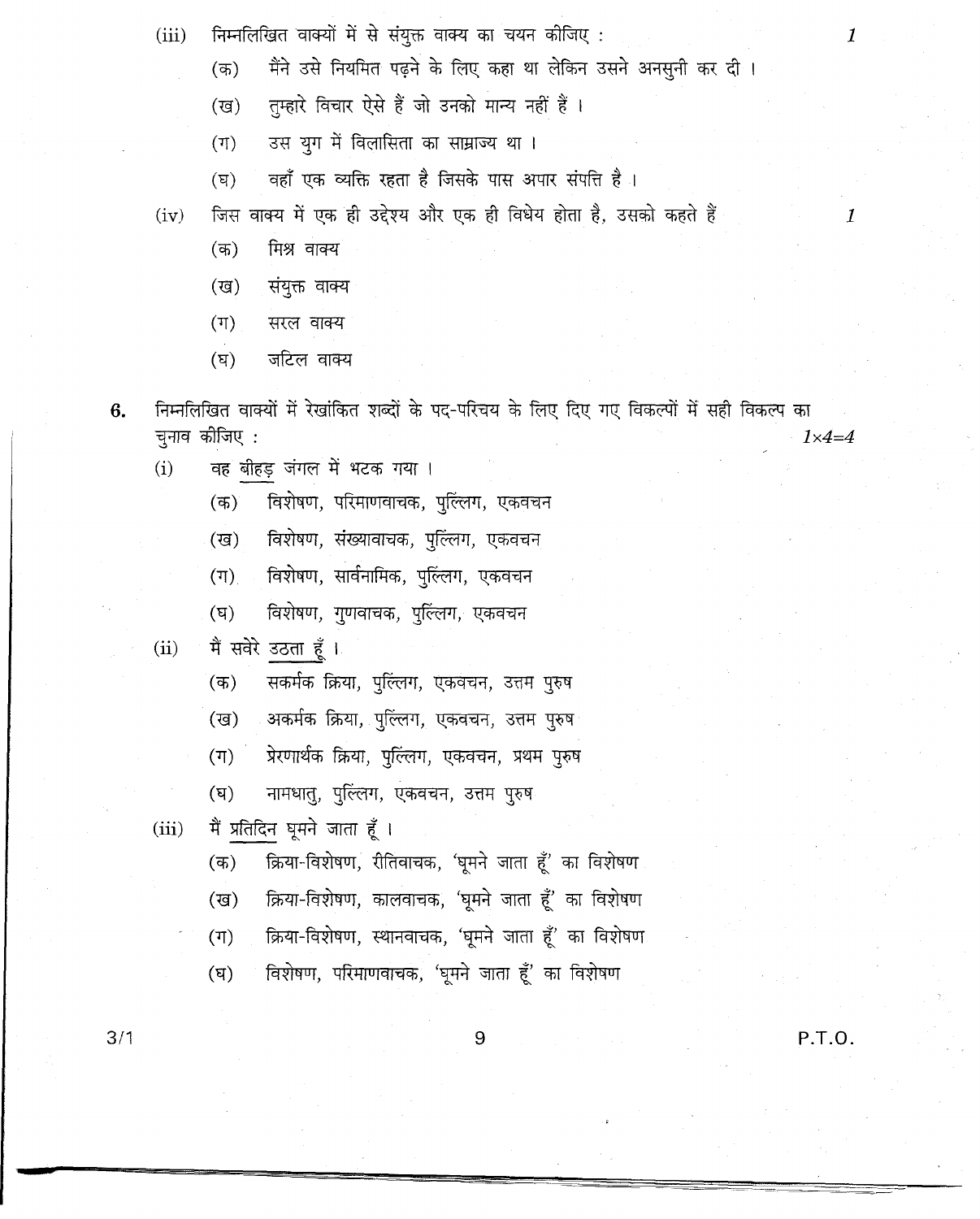- (iv) मोहन से कोई मिलने आया है।
	- (क) पुरुषवाचक सर्वनाम, एकवचन, पुल्लिंग (ख) अनिश्चयवाचक सर्वनाम, एकवचन, पुल्लिग (ग) - प्रश्नवाचक सर्वनाम, एकवचन, पुल्लिंग (घ) निजवाचक सर्वनाम, एकवचन, पुल्लिंग
- 7. (i) कर्तृवाच्य कहते हैं
	- (क) जहाँ कर्म प्रधान होता है
	- (ख) जहाँ कर्ता प्रधान होता है
	- (ग) जहाँ भाव प्रधान होता है
	- (घ) जहाँ अन्य पद प्रधान होता है
	- (ii) निम्नलिखित में कर्तृवाच्य वाला वाक्य छाँटिए :
		- (क) तुमसे पतंग नहीं उड़ाई जाएगी ।
			- (ख) सारे दिन कैसे पढ़ा जाएगा ।
			- (ग) तम शोर क्यों मचाते हो ।
			- $($ घ) विवाई निगली ही नहीं जा रही है।
	- (iii) निम्नलिखित में से कर्मवाच्य वाला वाक्य छाँटिए :
		- (क) पुलिस ने अपराधियों को पकड़ लिया है।
		- (ख) वाढ-पीडितों में खाद्य सामग्री बाँटी जा रही है।
		- (ग) आइए, चला जाय ।
		- (घ) वह दिन-भर कैसे काम करता रहा ?
	- $(iv)$  निम्नलिखित में से भाववाच्य वाले वाक्य का चयन कीजिए : (क) अब हम चल नहीं पा रहे हैं । (ख) भारत ने मित्रता का हाथ बढ़ाया है ।  $(T)$  वह पुस्तक दो दिन में पढ़ी जा सकती है। (घ) वया तुमसे इतनी देर बैठा जाएगा ?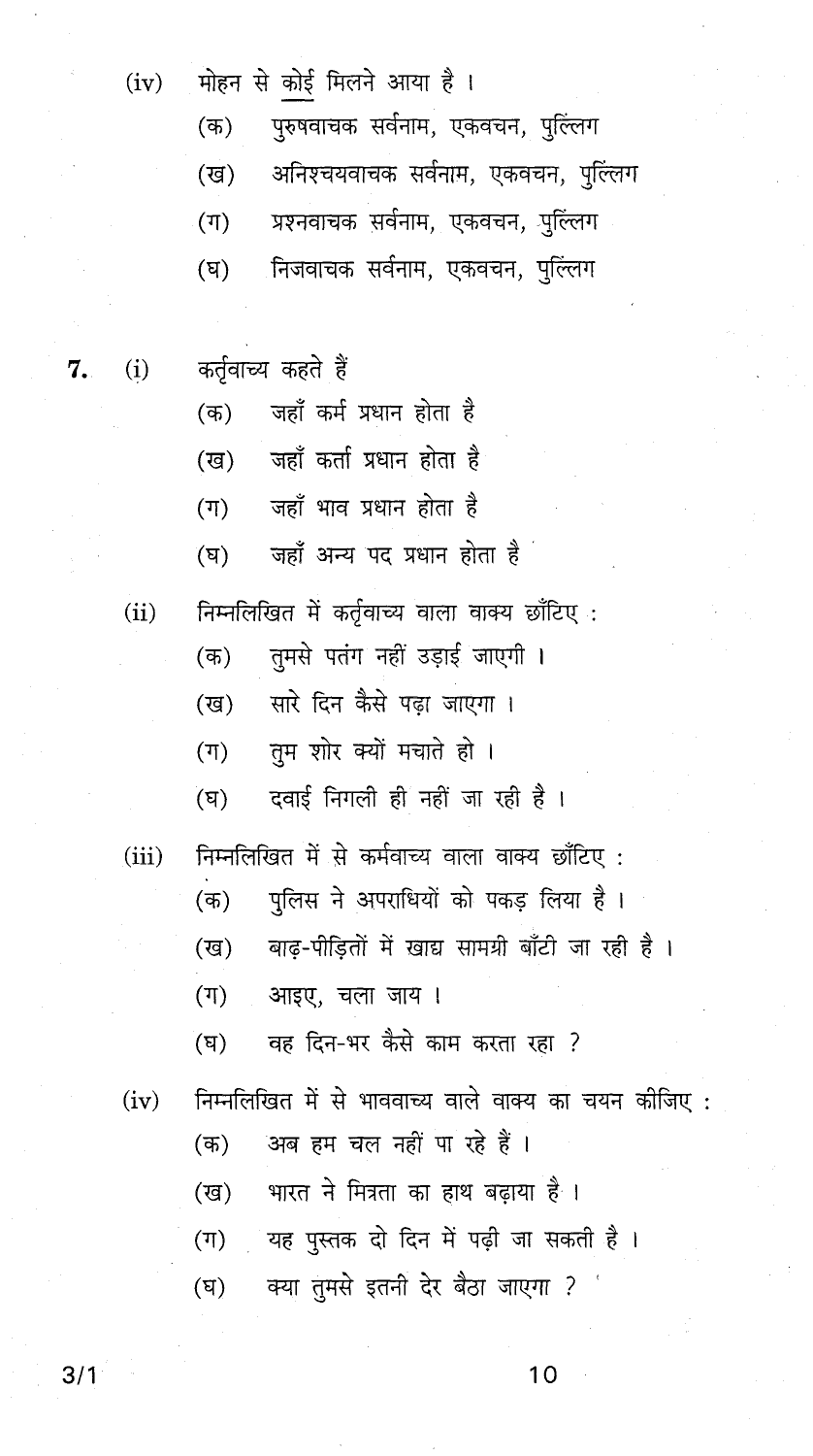- 8.
- निम्नलिखित वाक्यों में संयुक्त वाक्य का चयन कीजिए :  $(i)$ 
	- वह अपने को क्या समझता है ?  $\mathcal{F}(\overline{\mathfrak{B}})$
	- सायंकाल होते ही पानी बरसने लगा ।  $(\overline{g})$
	- मोहन प्रतिदिन व्यायाम करता है ।  $(T)$
	- मैं मंदिर जाऊँगा और तब भोजन करूँगा ।  $(\nabla)$
	- में तुम्हें सम्मान का पात्र मानता हूँ रेखांकित शब्द है  $(ii)$ 
		- संज्ञा  $(\overline{a})$
		- सर्वनाम  $(\overline{g})$
		-
		- $(T)$ क्रिया

 $(\overline{g})$ 

 $(T)$ 

 $(\overline{F})$ 

 $($ क)

(ख)

 $(\Pi)$ 

 $(\mathbf{q})$ 

 $(\overline{a})$ 

(ख)

 $(T)$ 

 $(iv)$ 

 $(i)$ 

9.

- 
- विशेषण  $\mathbf{F}(\mathbf{F})$

अनुप्रास

उत्प्रेक्षा

रूपक

उपमा

यमक -

अनुप्रास

श्लेष

- 
- 
- 
- -
- 'तुमने अच्छी चाल चली' वाक्य का कर्मवाच्य होगा  $(iii)$ 
	- तुम अच्छी चाल चल लेते हो ।  $\overline{(\overline{a})}$
	- -
	-
- 

किस अलंकार में स्वरों का भेद होने पर भी व्यंजनों की आवृत्ति होती है ?

 $11$ 

तुमसे अच्छी चाल चलने की आशा थी।

तुम्हारे द्वारा क्या चाल चली जाएगी ।

्तुम्हारे द्वारा अच्छी चाल चली गई ।

'संध्या-सुंदरी परी-सी' में कौन-सा अलंकार नहीं है ?

 $\boldsymbol{1}$ 

 $\boldsymbol{1}$ 

 $\overline{I}$ 

 $\boldsymbol{\mathit{1}}$ 

P.T.O.

- उत्प्रेक्षा  $(\overline{v})$
- $3/1$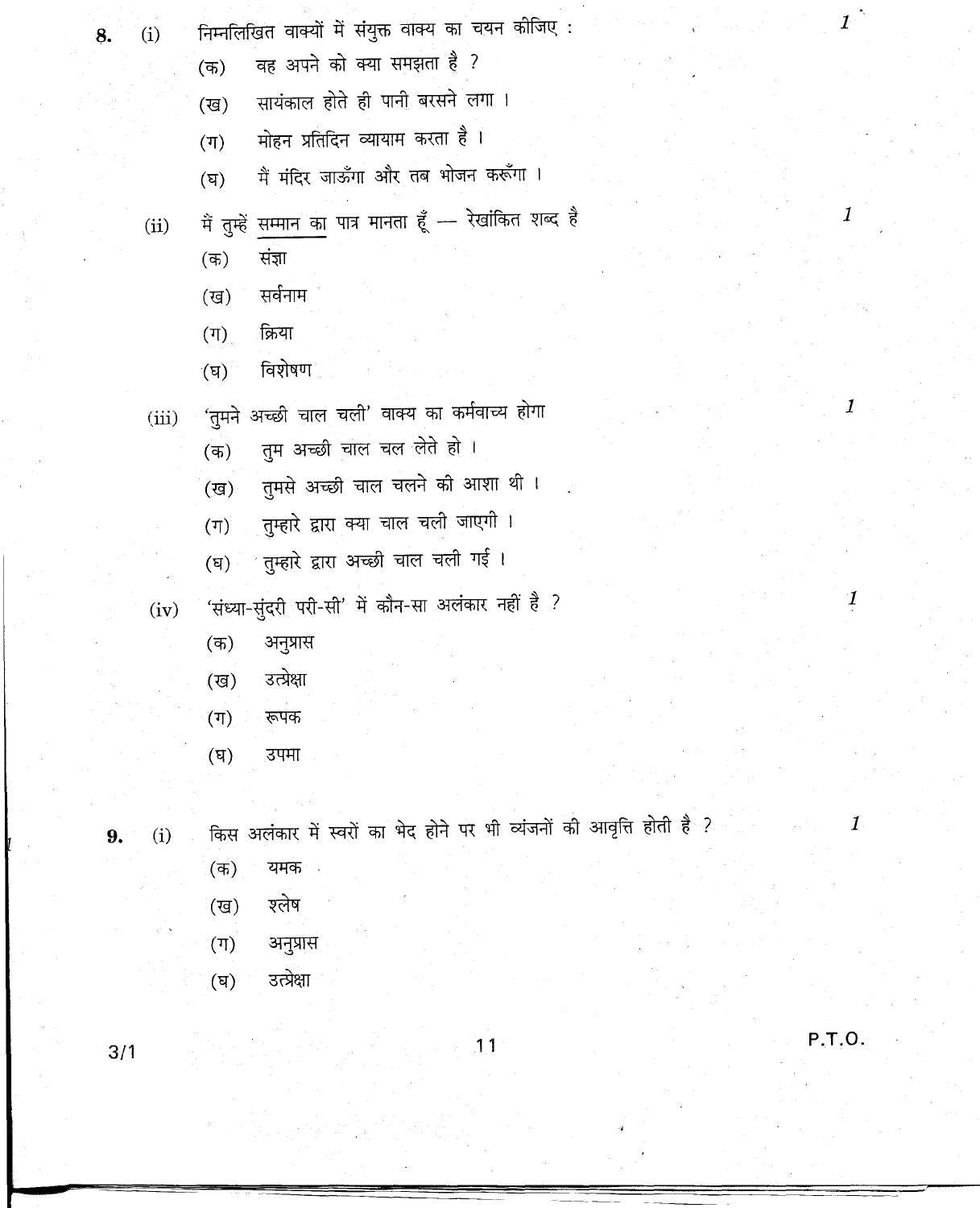$(ii)$ 

- अनुप्रास (ক)
- श्लेष  $(\overline{u})$

 $(\mathbb{T})$ उपमा

 $(\nabla)$ यमक

निम्नलिखित में 'रूपक' अलंकार का उदाहरण छाँटिए :  $(iii)$ 

- नील गगन-सा शांत हृदय था हो रहा ।  $($ क)
- हरिपद कोमल कमल-से । (ख)
- $(\mathbb{F})$ चरणकमल बन्दौं हरिराई ।
- ज्यों जल माँह तेल की गागरि ।  $(\vec{p})$
- निम्नलिखित काव्यांश में उपमेय का चयन कीजिए:  $(iv)$ 'निकल रही थी मर्मवेदना करुणा-विकल कहानी-सी'
	- मर्मवेदना  $(\overline{a})$
	- करुणा विकल (ख)
	- कहानी  $(\mathbb{F})$
	- निकल रही  $(\nabla)$

#### खण्ड ग

10. निम्नलिखित गद्यांश पर आधारित प्रश्नों के सही उत्तर वाले विकल्प चुनिए:

पिता के ठीक विपरीत थीं हमारी बेपढ़ी-लिखी माँ । धरती से कुछ ज्यादा ही धैर्य और सहनशक्ति थी शायद उनमें । पिताजी की हर ज़्यादती को अपना प्राप्य और बच्चों की हर उचित-अनुचित फ़रमाइश और ज़िद को अपना फ़र्ज समझकर बड़े सहज भाव से स्वीकार करती थीं वे । उन्होंने ज़िंदगी-भर अपने लिए कुछ माँगा नहीं, चाहा नहीं - केवल दिया ही दिया । हम भाई-बहनों का सारा लगाव (शायद सहानुभूति से उपजा) माँ के साथ था लेकिन निहायत असहाय मजबूरी में लिपटा उनका यह त्याग कभी मेरा आदर्श नहीं बन सका.... न उनका त्याग, न उनकी सहिष्णुता ।

- कौन-सी विशेषता माँ की नहीं है ?  $(i)$ 
	- बेपढ़ा-लिखा होना  $($ क)
	- सबकी सेवा करना (ख)
	- आवेश और क्रोध  $(\Pi)$
	- धैर्य और सहनशीलता  $(\overline{q})$

 $12$ 

 $1\times 5 = 5$ 

 $\mathcal{I}$ 

 $\mathbf{1}$ 

 $\boldsymbol{l}$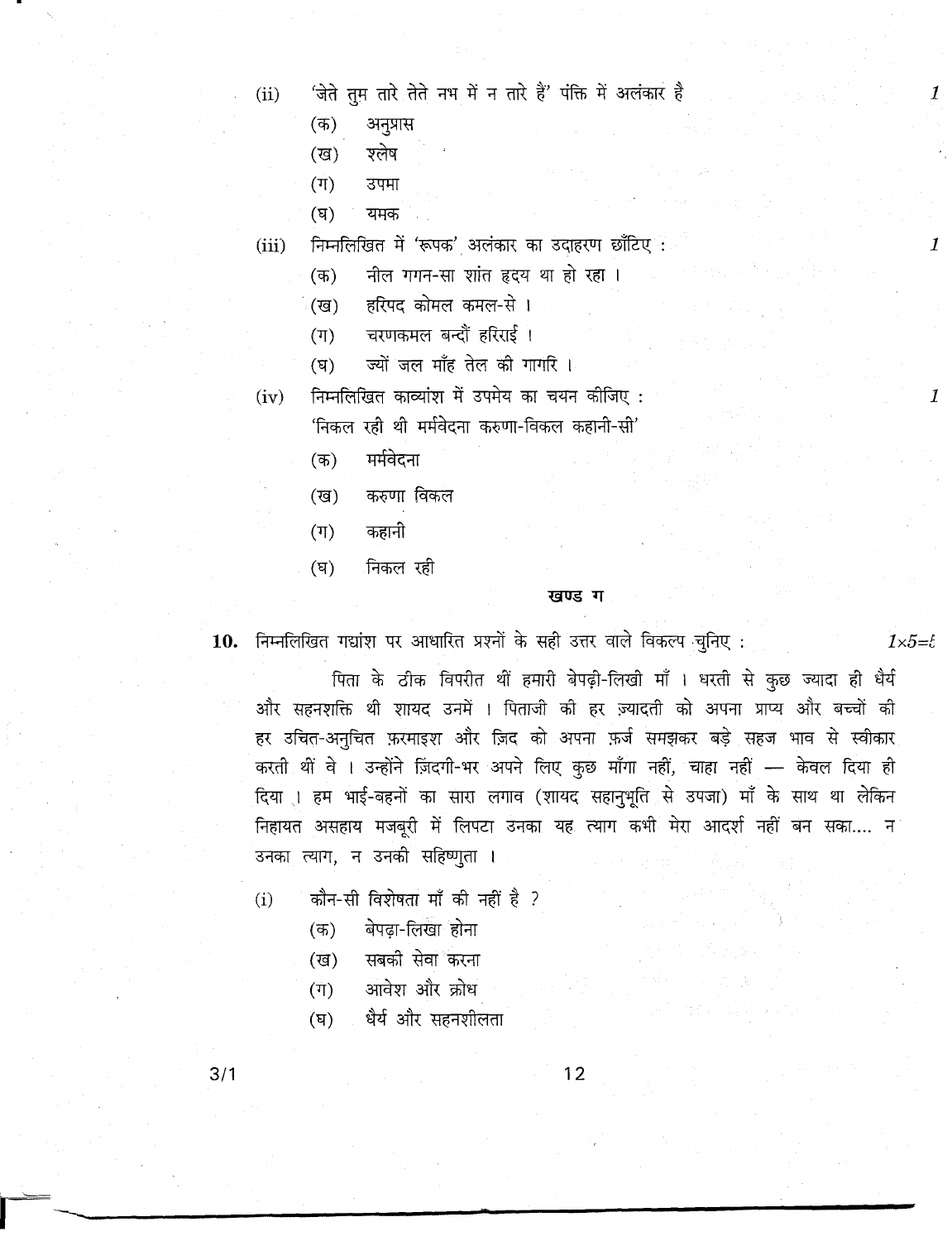- कैसे कहा जा सकता है कि लेखिका की माँ में धरती से अधिक सहनशक्ति थी ?  $(ii)$ 
	- पिता की ज़्यादतियाँ और बच्चों की फ़रमाइशें मानती थीं ।  $($ क)
	- उन्होंने पारिवारिक दायित्वों को निभाया था।  $(3)$
	- अपने शान्त स्वभाव के कारण सहनशील थीं।  $(\Pi)$
	- धनाभाव की कठिनाइयों ने उन्हें सहनशील बना दिया था ।  $(\nabla)$
- माँ ने किसे क्या नहीं दिया ?  $(iii)$ 
	- संसार को लगाव  $(\overline{a})$
	- अपनों को सहानुभूति (ख)
	- परिवार को प्यार  $(T)$
	- अपने आपको सुख-सुविधा  $(\nabla)$

लेखिका के लिए उनकी माँ की त्याग-भावना आदर्श क्यों नहीं बन सकी ?  $(iv)$ 

- पिता के व्यवहार के कारण (क)
- विवशता में किए जाने के कारण (ख)
- ईर्ष्या के कारण  $(\Pi)$
- अतीत में घटी घटनाओं की प्रतिक्रिया के कारण  $(\nabla)$

'हम भाई-बहिनों का सारा लगाव माँ के साथ था लेकिन निहायत असहाय मजबूरी में लिपटा  $(v)$ यह त्याग मेरा आदर्श न बन सका' — यह किस प्रकार का वाक्य है ? उनका

- मिश्र  $($ क)
- संयुक्त  $(\overline{g})$
- $(T)$ साधारण
- $(\nabla)$ सरल

## अथवा

नाटकों में स्त्रियों का प्राकृत बोलना उनके अपढ़ होने का प्रमाण नहीं । अधिक से अधिक इतना ही कहा जा सकता है कि वे संस्कृत न बोल सकती थीं । संस्कृत न बोल सकना न अपढ़ होने का सबत है और न गँवार होने का । अच्छा तो उत्तररामचरित में ऋषियों की वेदान्तवादिनी पत्नियाँ कौन-सी भाषा बोलती थीं ? उनकी संस्कृत क्या कोई गँवारी संस्कृत थी ? भवभूति और कालिदास आदि के नाटक जिस ज़माने के हैं उस ज़माने में शिक्षितों का समस्त समुदाय संस्कृत ही बोलता था, इसका प्रमाण पहले कोई दे ले, तब प्राकृत बोलने वाली

P.T.O.

 $13$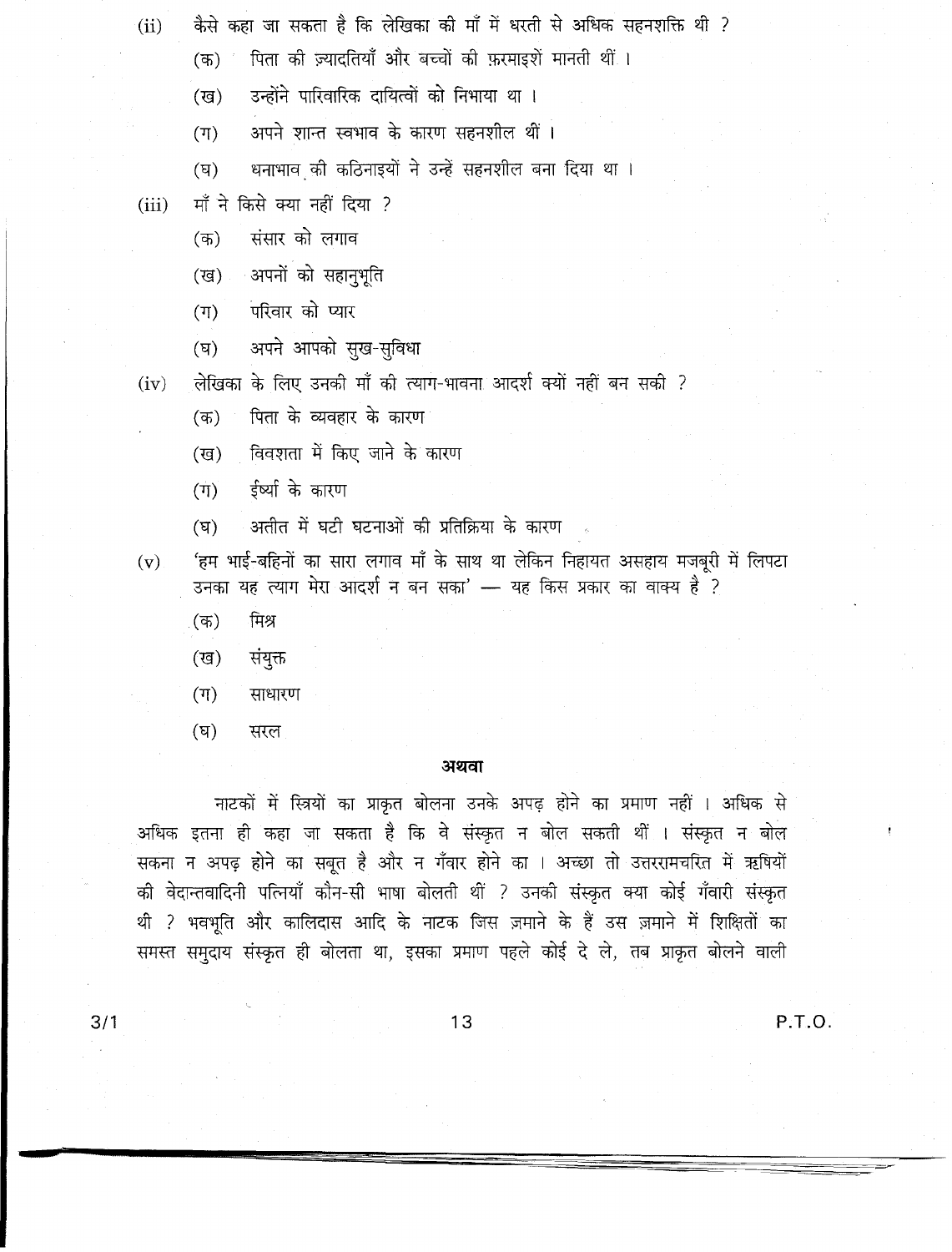स्त्रियों को अपढ़ बताने का साहस करे । इसका क्या सबूत कि उस ज़माने में बोलचाल की भाषा प्राकृत न थी ? सबूत तो प्राकृत के चलन के ही मिलते हैं । प्राकृत यदि उस समय की प्रचलित भाषा न होती तो बौद्धों और जैनों के हज़ारों ग्रंथ उसमें क्यों लिखे जाते, और भगवान् शाक्य मुनि तथा उनके चेले प्राकृत ही में क्यों धर्मोपदेश देते ? बौद्धों के त्रिपिटक ग्रंथ की रचना प्राकृत में किए जाने का एकमात्र कारण यही है कि उस ज़माने में प्राकृत ही सर्वसाधारण की भाषा थीं ।

- संस्कृत नाटकों में स्त्रियों के लिए प्राकृत बोलने का विधान था, क्योंकि  $(i)$ 
	- वे अपढ़ होती थीं  $($ क)
	- संस्कृत नहीं बोल सकती थीं (ख)
	- $(\mathbb{T})$ वे गँवार थीं
	- उस युग में बोलचाल की भाषा प्राकृत थी  $(\nabla)$
- लेखक क्या सिद्ध करने की चुनौती देता है ?  $(ii)$ 
	- कालिदास और भवभूति संस्कृत नाटककार थे।  $($ क)
	- कालिदास के युग में सब संस्कृत ही बोलते थे।  $(\overline{g})$
	- कालिदास के युग में सब प्राकृत ही बोलते थे।  $(\Pi)$
	- कालिदास और भवभूति का इतिहास में कोई प्रमाण नहीं है।  $(\overline{v})$
- बौद्धों के त्रिपिटक ग्रंथ की भाषा है  $(iii)$ 
	- पालि  $($ क)
	- संस्कृत (ख)
	- अपभ्रंश  $(\vec{\tau})$
	- (घ) प्राकृत
- भगवान शाक्य मुनि और उनके शिष्य प्राकृत में ही धर्मोपदेश क्यों देते थे ?  $(iv)$ 
	- उन्हें संस्कृत का ज्ञान नहीं था।  $($ क)
	- वे केवल प्राकृत ही जानते थे। (ख)
	- वे अपढ़ थे।  $(\Pi)$
	- सर्वसाधारण की भाषा प्राकृत ही थी।  $(\overline{q})$
- 'पत्नियाँ कौन-सी भाषा बोलती थीं ?' वाक्य में 'कौन-सी' शब्द व्याकरण की दृष्टि से है ?  $(v)$ 
	- सर्वनाम  $($ क)
	- सार्वनामिक विशेषण (ख)
	- अनिश्चित संख्यावाचक विशेषण  $(\mathbb{T})$
	- अनिश्चित परिमाणवाचक विशेषण  $(\overline{q})$

 $3/1$ 

14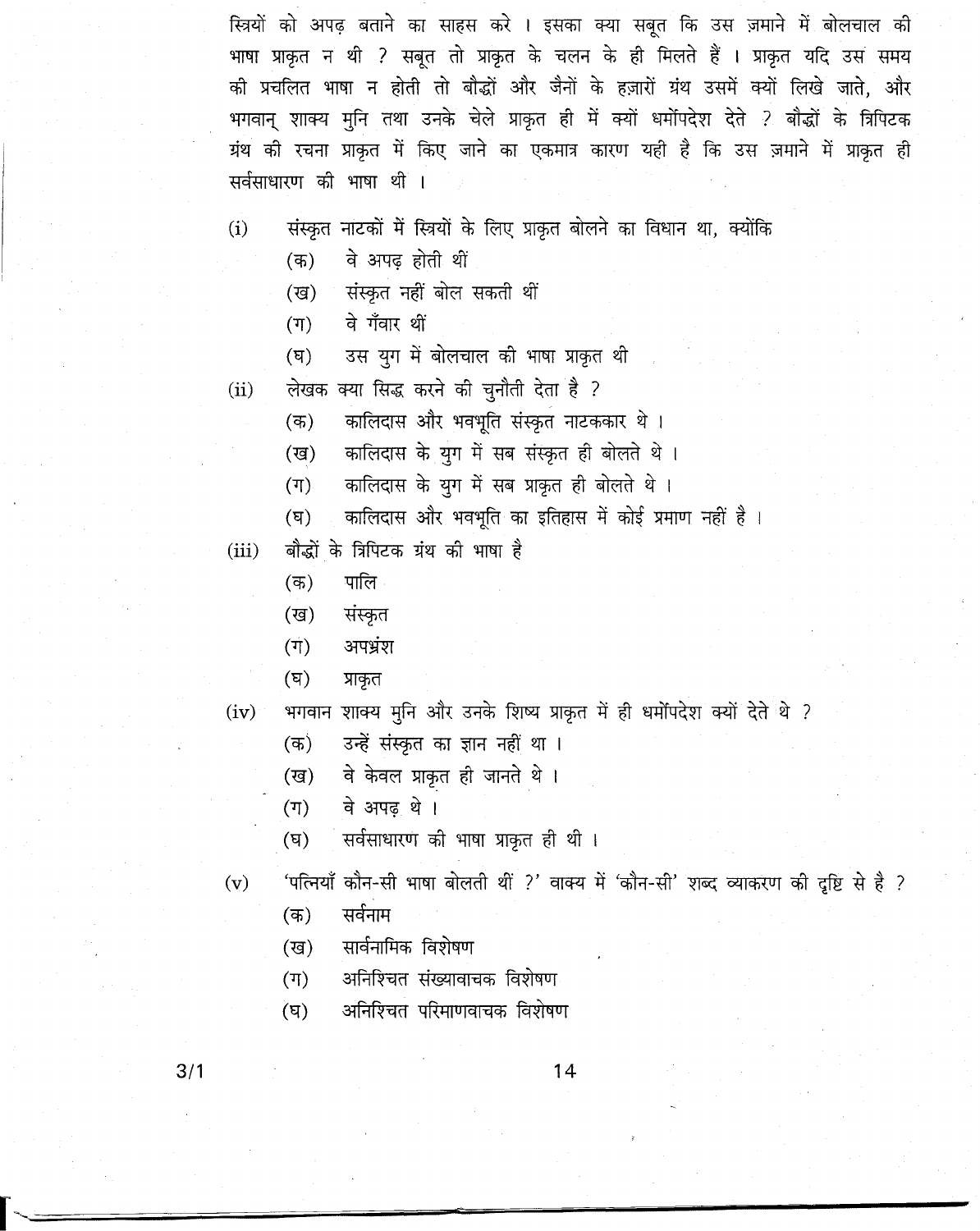| 11. |                  | निम्नलिखित प्रश्नों के संक्षेप में उत्तर दीजिए :<br>$2 \times 5 = 10$                                                |                  |
|-----|------------------|----------------------------------------------------------------------------------------------------------------------|------------------|
|     | $($ क)           | 'एक कहानी यह भी' पाठ की लेखिका के व्यक्तित्व पर किन-किन व्यक्तियों का किस रूप<br>में प्रभाव पड़ा ?                   |                  |
|     | (ख) ।            | फ़ादर की उपस्थिति देवदार की छाया जैसी क्यों लगती थी ? 'करुणा की दिव्य चमक' पाठ<br>के आधार पर स्पष्ट कीजिए ।          |                  |
|     | $(\mathbb{T})$   | बिस्मिल्ला खाँ को शहनाई की मंगलध्वनि का नायक क्यों कहा गया है ? 'नौबतखाने में<br>इबादत' पाठ के आधार पर उत्तर दीजिए । |                  |
|     | (घ)              | 'संस्कृति' पाठ में वास्तविक अर्थों में 'संस्कृत व्यक्ति' किसे कहा गया है ?                                           |                  |
|     | $(\overline{s})$ | स्त्री-शिक्षा के विरोधियों ने क्या-क्या तर्क देकर स्त्री-शिक्षा का विरोध किया है ? पाठ के<br>आधार पर उत्तर दीजिए ।   |                  |
|     |                  | $\bf 12.$ निम्नलिखित काव्यांश पर आधारित प्रश्नों के उत्तर दीजिए :                                                    |                  |
|     |                  | लखन कहेउ मुनि सुजसु तुम्हारा । तुम्हहि अछत को बरनै पारा ॥                                                            |                  |
|     |                  | अपने मुहु तुम्ह आपनि करनी । बार अनेक भाँति बहु बरनी ॥                                                                |                  |
|     |                  | नहि संतोषु त पुनि कछु कहहू । जनि रिस रोकि दुसह दुख सहहू ॥                                                            |                  |
|     |                  | बीखती तुम्ह धीर अछोभा । गारी देत न पावहु सोभा ॥                                                                      |                  |
|     | $($ क)           | कविता में लक्ष्मण परशुराम के किस यश की ओर संकेत कर रहे हैं ?                                                         | 1                |
|     | (ख)              | वे उनसे क्या अनुरोध कर रहे हैं ?                                                                                     | $\boldsymbol{2}$ |
|     | $(\Pi)$          | 'बीखती तुम्ह धीर अछोभा । गारी देत न पावहु सोभा ।।' पंक्ति का भाव स्पष्ट कीजिए ।                                      | $\boldsymbol{2}$ |
|     |                  | अथवा                                                                                                                 |                  |
|     |                  | यश है या न वैभव है, मान है न सरमाया;                                                                                 |                  |
|     |                  | जितना ही दौड़ा तू उतना ही भरमाया ।                                                                                   |                  |
|     |                  | प्रभुता का शरण-बिंब केवल मृगतृष्णा है,                                                                               |                  |
|     |                  | हर चंद्रिका में छिपी एक रात कृष्णा है ।                                                                              |                  |
|     |                  | जो है यथार्थ कठिन उसका तू कर पूजन-                                                                                   |                  |
|     |                  | छाया मत छूना                                                                                                         |                  |
|     |                  | मन, होगा दुख दूना ।                                                                                                  |                  |
|     |                  |                                                                                                                      |                  |
|     | $($ क)           | कवि के 'भरमाने' का क्या कारण है ?                                                                                    | $\mathbf{2}$     |
|     | (ख)              | 'प्रभुता का शरण-बिंब केवल मृगतृष्णा है' पंक्ति का आशय स्पष्ट कीजिए ।                                                 | $\overline{2}$   |
|     | (ग)              | कविता में किस यथार्थ के पूजन की बात कही गई है ?                                                                      | 1                |

 $3/1$ 

15

 $P.T.O.$